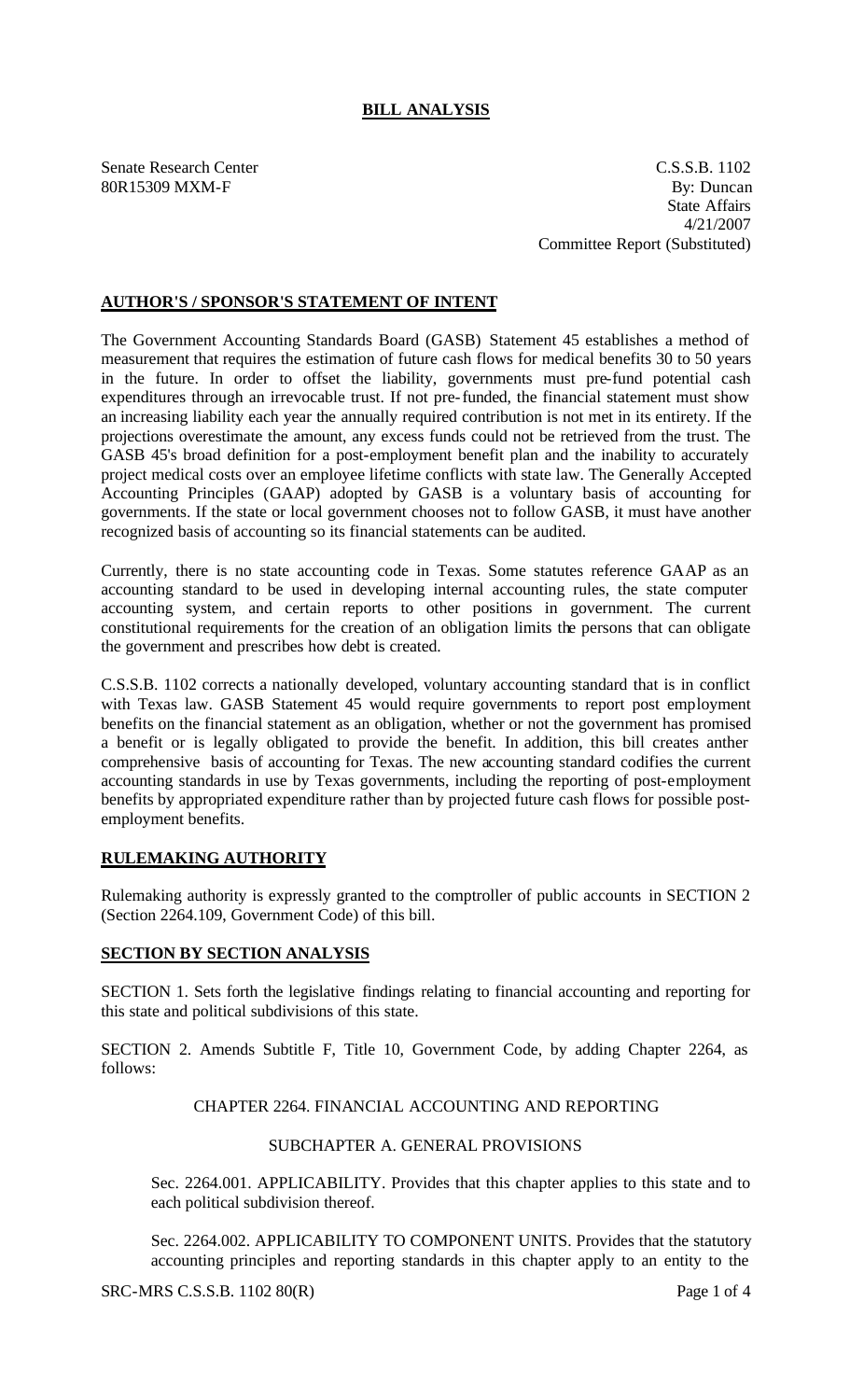extent that it is reported in the financial statement of the state or a political subdivision as a component unit.

#### [Reserves Sections 2264.003-2264.050 for expansion.]

#### SUBCHAPTER B. FINANCIAL ACCOUNTING AND REPORTING STANDARDS

Sec. 2264.051. REQUIREMENTS FOR SYSTEM OF ACCOUNTING AND REPORTING. Sets forth specified requirements for the system of accounting for and reporting the financial activities of this state and its political subdivisions.

Sec. 2264.052. STATUTORY MODIFIED ACCRUAL BASIS. (a) Defines a statutory modified accrual basis.

(b) Authorizes this state and its political subdivisions to account for and report selected types of financial activities on a statutory modified accrual basis for government-wide and fund-level internal and external financial statement reporting.

Sec. 2264.053. COMPLIANCE WITH ACCOUNTING PRINCIPLES. Provides that compliance with the statutory accounting principles of this chapter by the state or a political subdivision thereof satisfies another statute that requires accounting and reporting according to generally accepted accounting principles.

[Reserves Sections 2264.054-2264.100 for expansion.]

### SUBCHAPTER C. OTHER POSTEMPLOYMENT BENEFITS

Sec. 2264.101. DEFINITIONS. (a) Defines "other postemployment benefits," "pay-asyou-go," "state system," and "substantive plan."

Sec. 2264.102. ACCOUNTING FOR OTHER POSTEMPLOYMENT BENEFITS. Provides that to the extent that generally accepted accounting principles require accounting or reporting of other postemployment benefits at the government-wide or fund level on any basis other than pay-as-you-go, this state and its political subdivisions may account for or report those benefits in accordance with the accounting principles in this chapter.

Sec. 2264.103. COMMUNICATION OF STATE SYSTEM'S OBLIGATIONS TO PROVIDE OTHER POSTEMPLOYMENT BENEFITS. (a) Defines "member."

(b) Requires a state system to fully disclose to its members that the system is not obligated to provide benefits beyond existing statutory, constitutional, or other legal requirements, including requirements that limit the duration for which benefits are legally obligated which limits appropriations to two years or less, and other requirements which limit expenditures to one year or less or some other term.

(c) Requires a state system to inform its members about the extent of the system's commitments regarding other postemployment benefits, including whether the other postemployment benefits are limited by funding obligations or whether the funding obligations extend throughout the life of the member.

(d) Requires a state system to disclose on the entity's website the information required by this section.

(e) Authorizes other governmental entities of this state or its political subdivisions to comply with this section.

Sec. 2264.104. DISCLOSURE OF INFORMATION ON FINANCIAL STATEMENTS; GENERALLY. (a) Requires this state or a political subdivision thereof to disclose certain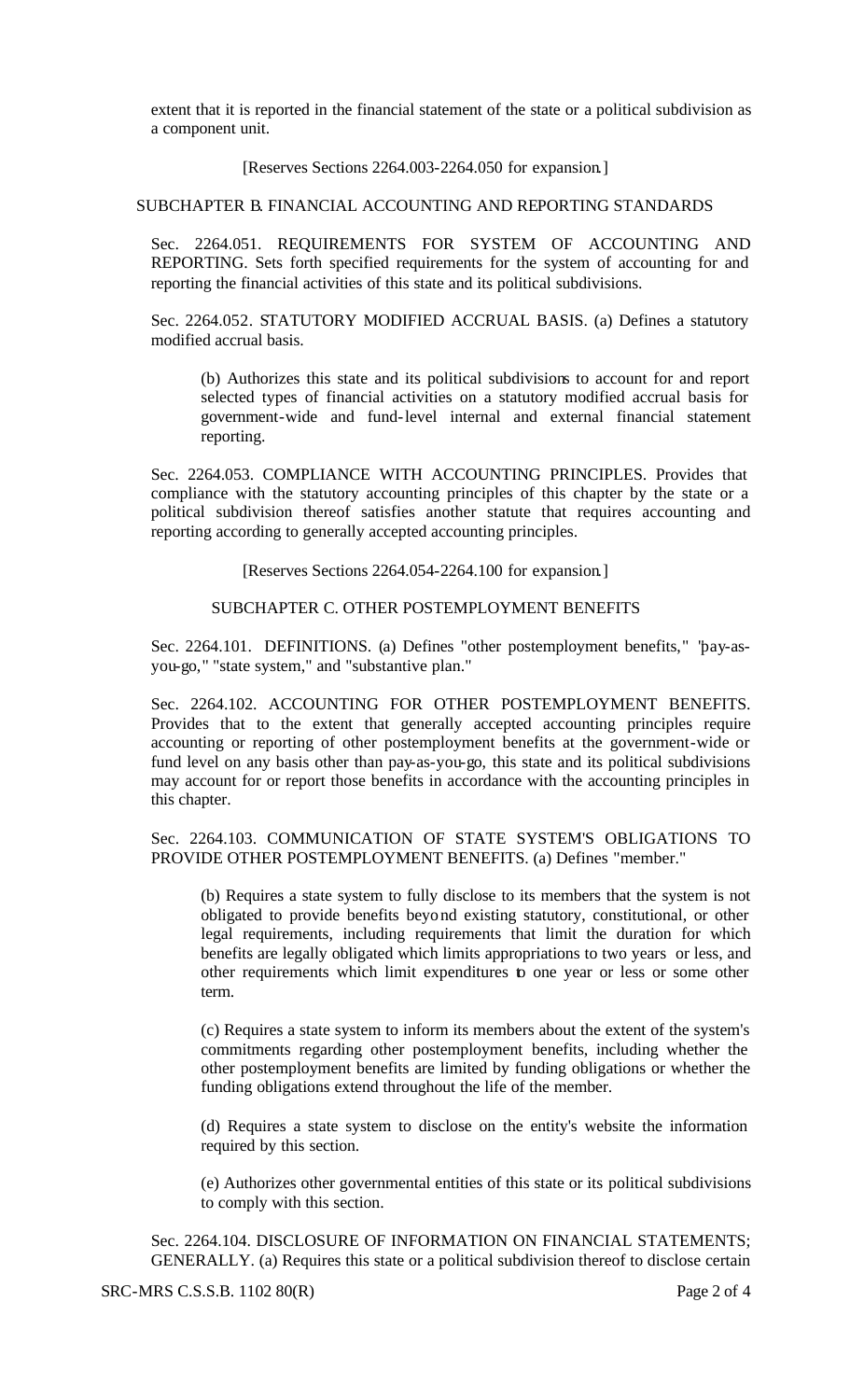information in its notes to the financial statement in a manner consistent with this subchapter.

(b) Requires this state or a political subdivision thereof, if other postemployment benefits have been advance-funded on an actuarially determined basis, to also disclose certain additional information in its notes to the financial statement in a manner consistent with this subchapter.

Sec. 2264.105. ADDITIONAL FINANCIAL DISCLOSURE REQUIREMENTS FOR THE STATE. (a) Requires the state, if it does not intend for other postemployment benefits to be guaranteed benefits in future years, to present the financial statements and schedules in a manner consistent with this subchapter.

(b) Requires this state, if it intends that other postemployment benefits be a potential benefit in future years as funding is made available by the state in accordance with state constitutional and statutory provisions, to report certain information in a manner consistent with this subchapter.

(c) Requires the schedules required under this section to disclose, for information purposes only, the expense and liability that would exist if other postemployment benefits had been guaranteed and earned by employees.

Sec. 2264.106. ADDITIONAL OPTIONAL FINANCIAL DISCLOSURE FOR POLITICAL SUBDIVISIONS. (a) Authorizes a political subdivision of this state to disclose, for informational and planning purposes only and in a manner consistent with this subchapter, the expense and liability that would exist if other postemployment benefits had been guaranteed to members.

(b) Authorizes a political subdivision to make this supplemental disclosure in its other supplemental statistical information to the financial statements by disclosing certain information.

Sec. 2264.107. COMPTROLLER WEBSITE. (a) Requires the comptroller of public accounts (comptroller) to maintain a website to provide guidance to the state and its political subdivisions in implementing the requirements and goals of this subchapter.

(b) Requires the website to include certain information.

Sec. 2264.108. COMPTROLLER ADVICE AND REPORTING REQUIREMENTS. (a) Requires the comptroller to issue reporting requirements for state retirement systems, including state systems, to provide guidance on how to comply with accounting principles in a manner consistent with this subchapter.

(b) Requires the comptroller to provide advice to a political subdivision of this state that requests such advice in a manner consistent with this subchapter.

Sec. 2264.109. OTHER POSTEMPLOYMENT BENEFITS TRUST FUND. (a) Authorizes the comptroller to establish and administer an other postemployment benefits trust fund for state systems to aggregate other postemployment benefits as considered appropriate by the comptroller and the governing bodies of the contributing state systems.

(b) Authorizes the comptroller, subject to the consent of the governing body of the appropriate state system, to transfer money to and from a fund of that state system into and out of the trust fund. Provides that funds held in trust by a state system and transferred to the other postemployment benefits trust fund under this section continue to be held in trust for the same persons and purposes.

(c) Requires the comptroller to account separately for each state system's contributions, including investment income for the contributions.

(d) Authorizes the comptroller to adopt rules to implement this section.